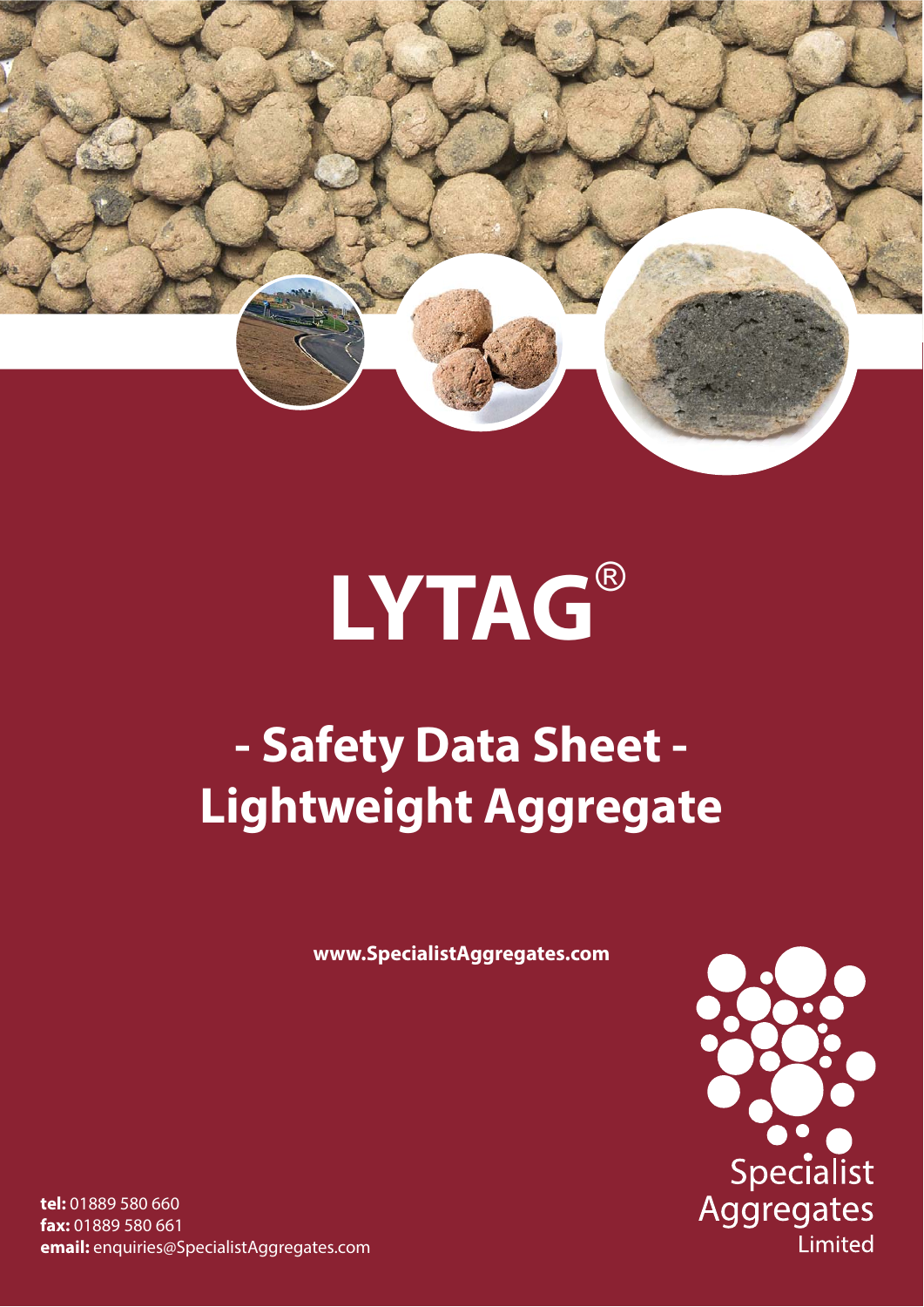#### **Safety Data Sheet According To: Lytag Ltd Lytag Health and Safety Data Sheet December 2006**



**1**

 **IDENTIFICATION OF THE SUBSTANCE / MIXTURE AND OF THE COMPANY / UNDERTAKING**

**Trade name:** Lytag® **Product Code:** 7830, 7831, 7832 **Relevant identified uses of the substance or mixture:** Lightweight aggregate used as a basic construction material and as a component of other materials such as concrete, mortar, blocks and screeds. **Details of the supplier of the safety data sheet:** Specialist Aggregates Ltd - Rydal House - Colton Road - Rugeley - WS15 3HF **T:** 01889 580 660 **F:** 01889 580 661 **W:** www.SpecialistAggregates.com **E:** enquiries@SpecialistAggregates.com

#### **2 PHYSICAL DESCRIPTION**

Lytag is manufactured from a by-product of bituminous coal fired power stations. The power station grinds coal into a very fine powder and uses this powder to fire the furnaces. Upon combustion of the coal a fine ash residue is left which takes the form of microscopic spheres. This ash is mixed with water and occasionally other powdered materials such as coal in small quantities and fired using recycled oil.



#### **CHEMICAL COMPOSITION**

The predominant components are oxides of silicon (SiO2), aluminium (Al2O3) and iron (Fe2O3).

#### **HAZARD IDENTIFICATION**

#### **Inhalation**

**4**

Respirable dust containing quartz from this product, like many other crushed products if inhaled over an extended time may constitute a health hazard.

#### **Eyes**

Dust generated from this product may result in irritation if it enters t3he eyes. Eye protection is recommended.

#### **Skin**

No particular hazard is associated with this product in contact with the skin. However good practice should be followed with regard to personal hygiene, particularly before eating or smoking etc.

#### **FIRST AID MEASURES**

#### **Inhalation**

No specific first aid measures can be applied, however if large quantities of dust are inhaled then remove the patient to fresh air.

#### **Eyes**

Irrigate eye(s) immediately with clean water. Seek medical attention.

#### **Skin**

No specific first aid measures are necessary.

#### **Ingestion**

There are no known adverse effects. Wash mouth out with water and give water to drink. Do not induce vomiting. In all cases should exposure be excessive or symptoms develop seek medical attention.



**Specialist Aggregates Ltd - Rydal House - Colton Road - Rugeley - WS15 3HF**

**PAGE 2 OF 4**







**@ enquiries@SpecialistAggregates.com**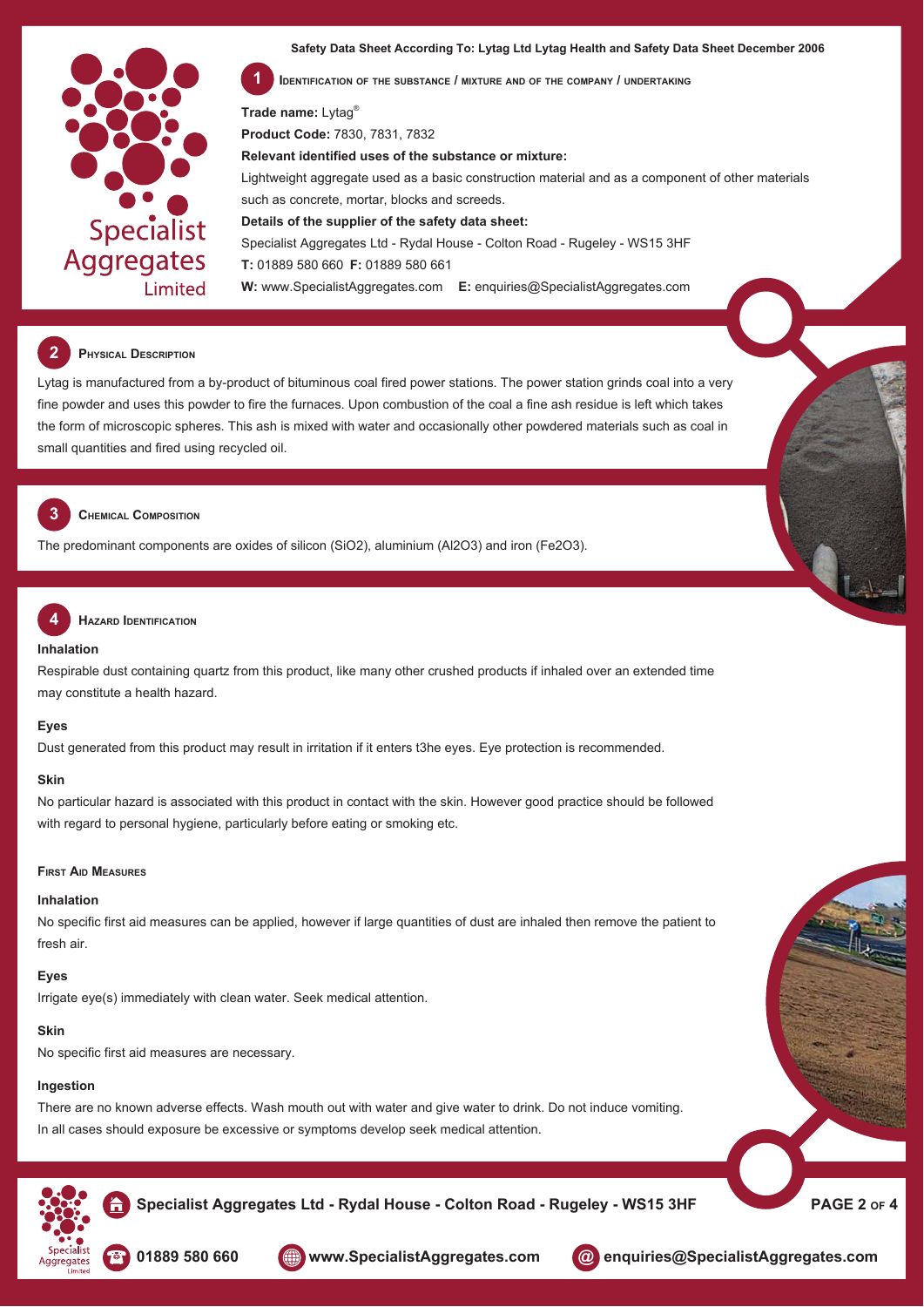

**6**

No fire or explosion hazard, as the materials are non-combustible

#### **ACCIDENTAL RELEASE MEASURES**

#### **PERSONAL PRECAUTIONS**

Where dust is created, normal respiratory personal protective equipment may be necessary. Normally, however, release takes the form of dry aggregate spillage, which requires no precaution

#### **ENVIRONMENTAL PRECAUTIONS**

Lytag is an inert substance and therefore no specific precautions are required to protect the environment

#### **SPILLAGE/METHODS FOR CLEANING UP**

Dry sweeping should be avoided. Water spray or vacuum systems are recommended.

#### **ACCIDENTAL RELEASE MEASURES**

#### **HANDLING**

**7**

The carriage of Lytag is not subject to dangerous substance conveyance regulations. Vehicle and package labelling is not required. Vehicles should be sheeted during transportation. Good practice should be employed when handling the material to avoid excessive dust generation.

#### **STORAGE**

**8**

Storage should be arranged to avoid scattering of the aggregate as its spherical nature may create a skid hazard.

#### **EXPOSURE CONTROL/PERSONAL PROTECTION**

#### **EXPOSURE LIMIT VALUES**

There are no specific occupational exposure limits but exposure to airborne dust may cause irritation to the eyes and respiratory system.

Personal exposure should be controlled to the minimum that is reasonably practical

and in any case keeps total dust exposures below 10mg/m3 and respirable dust below 5mg/m3. Avoid ingestion.

#### **EXPOSURE CONTROLS**

Inhalation of any dust should be avoided. Suitable dust masks should be worn in enclosed spaces where adequate ventilation is not provided. For other general principles for protection refer to Guidance Note EH44 ; Dustgeneral principles of protection; (HSE) ISBN 0 11 885595 6 from the Health and Safety Executive. No other special protective clothing is required but eye protection is recommended in all circumstances.

#### **PHYSICAL AND CHEMICAL PROPERTIES**

#### **GENERAL INFORMATION**

**9**

Sintered pulverised fuel ash in the form of hard spherical pellets, brown in colour.

Lytag fines is material less than 4mm in size formed during the production of granular Lytag.

Crushed Lytag is an angular product of varying sizes formed by breaking the spherical pellets into smaller particles.

The lower sizes of both products are of potential respirable dust, which could include quartz.

| <b>SPECIFIC GRAVITY</b>    | $1.3 - 2.2$       |
|----------------------------|-------------------|
| <b>SOLUBILITY IN WATER</b> | <b>Negligible</b> |
| <b>SMELL</b>               | <b>Odourless</b>  |

#### **IMPORTANT HEALTH, SAFETY AND ENVIRONMENTAL INFORMATION**

Lytag has a very low solubility however, when mixed with water a pH in the range 7-10 may be expected in the solute.

#### **FURTHER INFORMATION**

For most situations Lytag can be considered to be inert.





**Specialist Aggregates Ltd - Rydal House - Colton Road - Rugeley - WS15 3HF**







**@ enquiries@SpecialistAggregates.com**